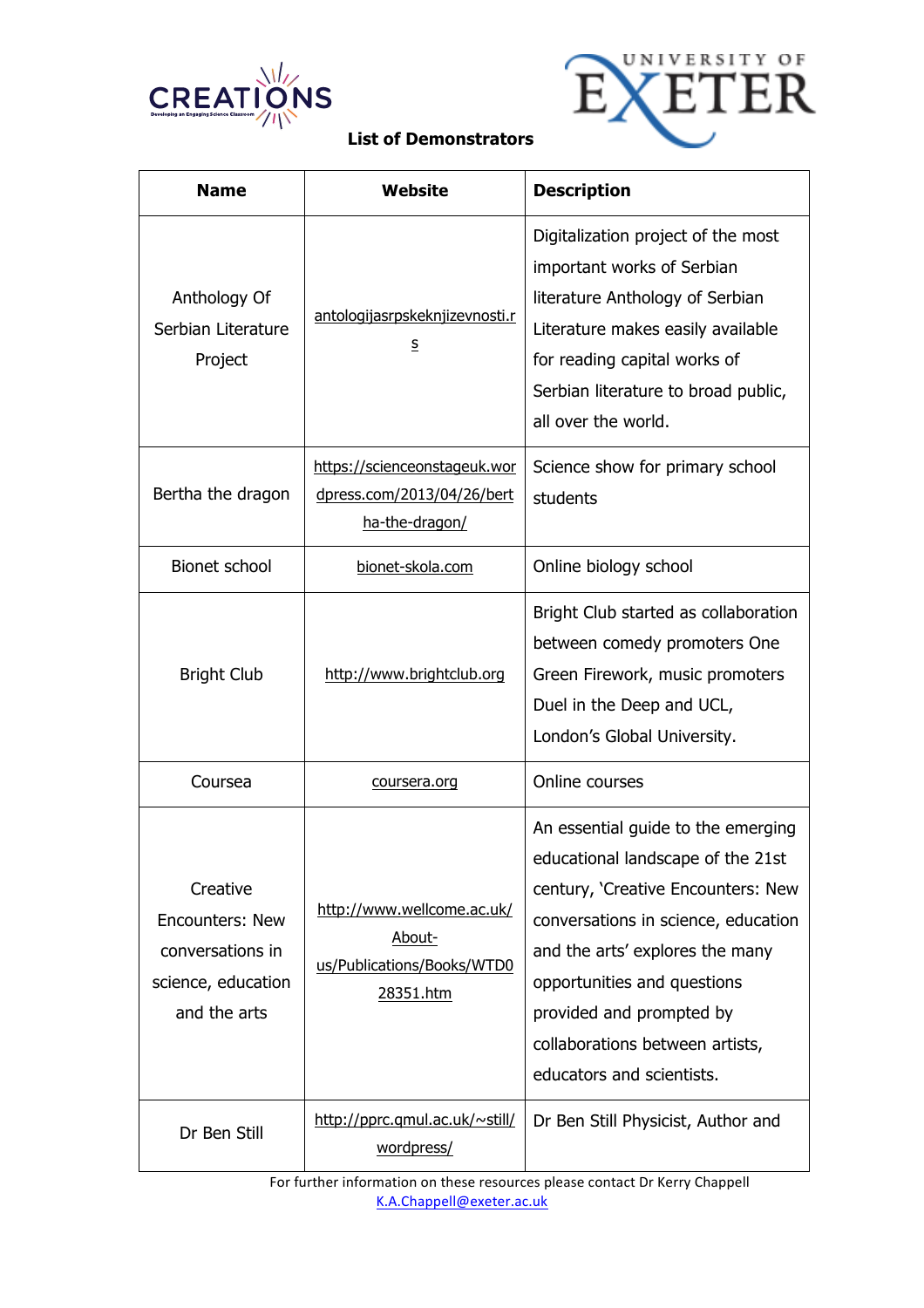



|                                                  |                                                      | Science Educator                                                                                                                                                         |
|--------------------------------------------------|------------------------------------------------------|--------------------------------------------------------------------------------------------------------------------------------------------------------------------------|
| <b>DzDigital</b><br>classroomdz                  | digitalnaskola.rs                                    | Digital classrooms in Serbia                                                                                                                                             |
| edx                                              | edx.org                                              | Free online courses                                                                                                                                                      |
| Electric car                                     | N/A                                                  | Engineering, Robotics                                                                                                                                                    |
| <b>Electricity Symbols</b><br>Kung Fu            | https://www.youtube.com/w<br>atch?v=ex7xwaPha2I      | Inspired by Phil Beadle's<br>Punctuation Kung Fu, this<br>Electricity Symbols Kung Fu to be<br>used in the classroom                                                     |
| Embercombe<br><b>Outdoor Education</b><br>Centre | http://embercombe.org                                | Embercombe's outreach team<br>specialises in delivering bespoke<br>interactive projects with your<br>children that brings your outdoor<br>environment at school to life. |
| Energy saving<br>programme                       |                                                      | Energy & Environmental Science                                                                                                                                           |
| Environmental<br>sustainability                  | http://www.inspiringscience.<br>eu                   | <b>Environmental Science</b>                                                                                                                                             |
| Explore space                                    | https://www.kulturdirekt.se/k<br>$ulan$ ?p=org&id=19 | Theatre Barbara was established in<br>2003. We play performances on its<br>own stage and on tour around the<br>country.                                                  |
| First Lego League                                | http://www.firstlegoleague.or<br>g                   | Each year FIRST LEGO League<br>releases a Challenge, which is<br>based on a real-world scientific<br>topic.                                                              |
| Going Dark                                       | http://www.fueltheatre.com/                          | Sound & Fury use their innovative                                                                                                                                        |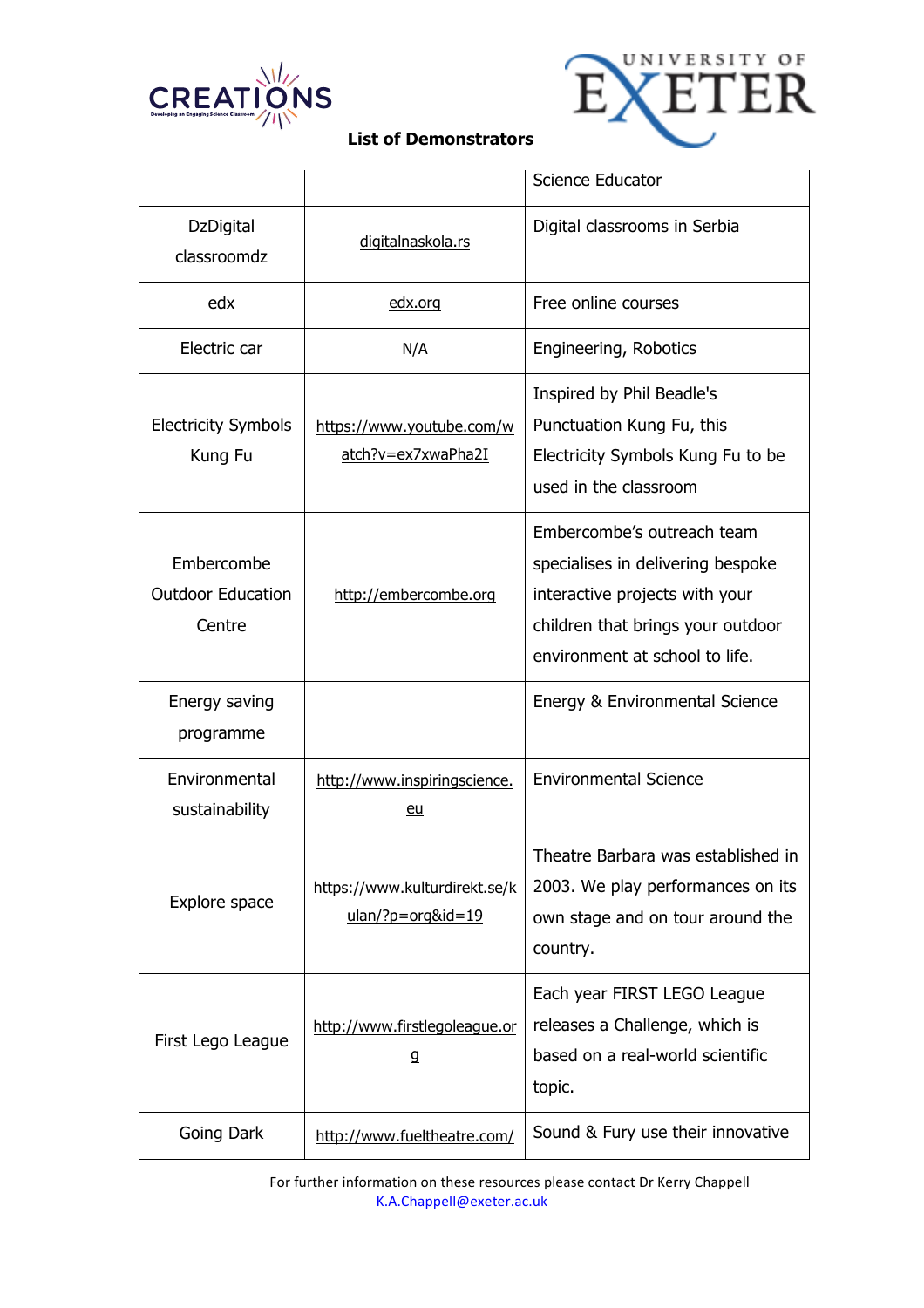



|                             | projects/going-dark                           | theatre vocabulary of immersive<br>surround sound design, total<br>darkness and imaginative lighting<br>in Going Dark to reawaken our<br>wonder at the cosmos and reveal<br>how one man's vision becomes<br>illuminated by darkness. |
|-----------------------------|-----------------------------------------------|--------------------------------------------------------------------------------------------------------------------------------------------------------------------------------------------------------------------------------------|
| Green School                |                                               | Energy & Environmental Science,<br>Physics, Chemistry                                                                                                                                                                                |
| Highschool<br>Kragujevac    | prvagimnazija.edu.rs                          | School in the capital of Serbia                                                                                                                                                                                                      |
| House of Science            | http://www.vetenskapenshus<br>.se             | The House of Science is a leading<br>resource of inspiration and<br>knowledge in Stockholm. We are<br>here for students of all ages from<br>primary school to secondary school<br>/ high school levels as well as Their<br>teachers  |
| Jiggling Atoms              | http://jigglingatoms.org/lectu  <br>res/      | This project about illustrating<br>abstract concepts from the often<br>surprising world of physics, we<br>believe that in order to tackle this<br>task, there is no need to become a<br>physicist.                                   |
| Kpeatnbh Wkoja              | kreativnaskola.rs                             | Institute for Improvement of<br>Education                                                                                                                                                                                            |
| Kulturhuset City<br>Theatre | http://kulturhusetstadsteater<br>n.se/English | Kulturhuset City Theatre – one of<br>Northern Europe's largest cultural<br>institutions is a public space for all                                                                                                                    |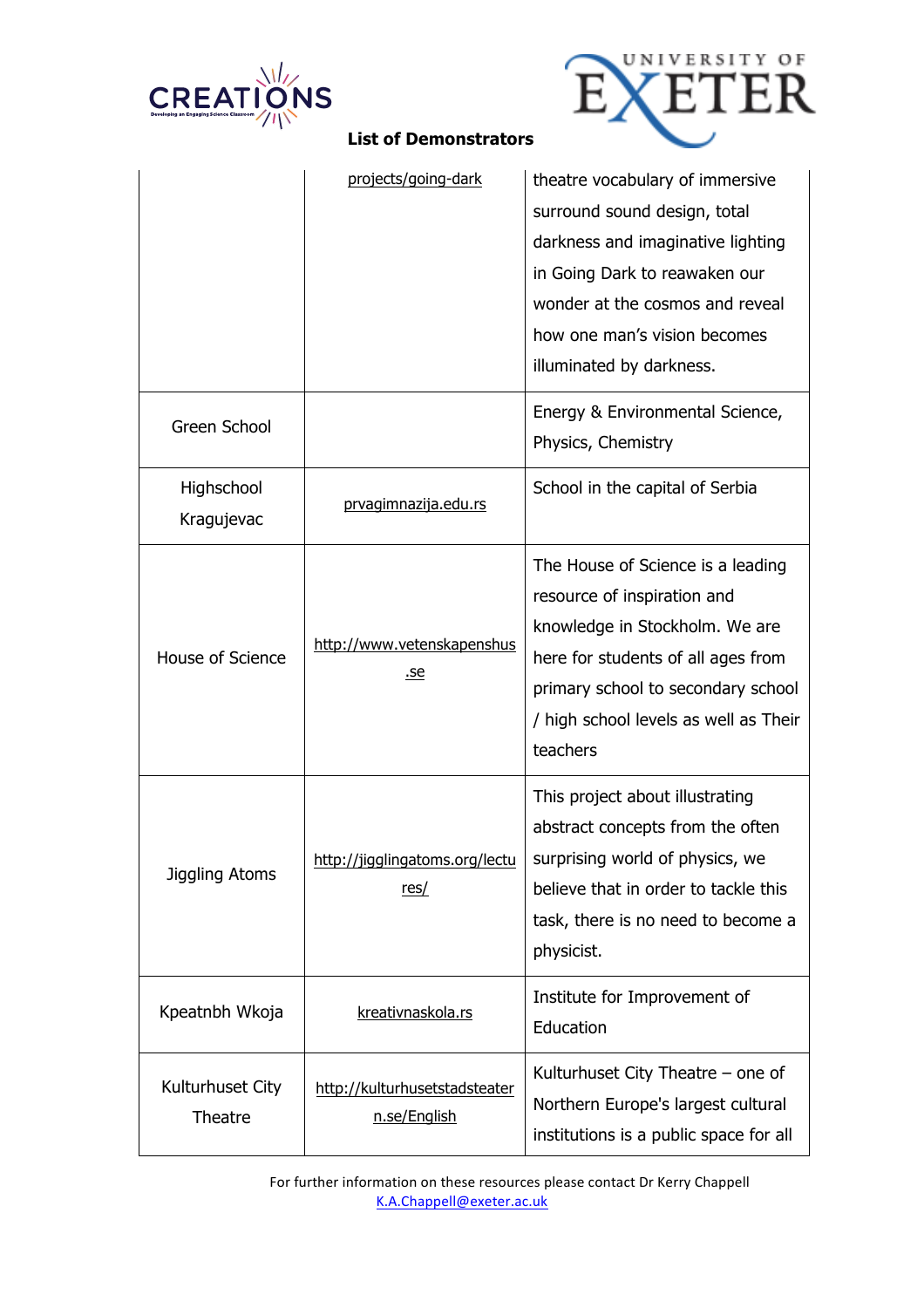



|  |  | <b>List of Demonstrators</b> |
|--|--|------------------------------|
|--|--|------------------------------|

|                          |                                                                                                  | people in Stockholm. The activities<br>include libraries, theatre, debates,<br>art exhibitions, film, dance and<br>music.                                                                                                                                                                     |
|--------------------------|--------------------------------------------------------------------------------------------------|-----------------------------------------------------------------------------------------------------------------------------------------------------------------------------------------------------------------------------------------------------------------------------------------------|
| KulturKontakt<br>Austria | kulturkontakt.or.at                                                                              | KulturKontakt Austria (KKA) is a<br>European competence and<br>resource centre for the core areas<br>of education, cultural education<br>with schools in Austria,<br>international educational<br>cooperation, and the Artists in<br>Residence programme for artists<br>from other countries. |
| Lab $13$                 | http://www.ignitefutures.org.<br>uk/ignition/lab-13/                                             | A lab managed by young people<br>for young people where they can<br>experiment, play, invent, design,<br>solve problems, explore, work<br>alongside a<br>scientist/designer/engineer in<br>residence                                                                                          |
| Matematiranje            | matematiranje.in.rs                                                                              | Online maths course                                                                                                                                                                                                                                                                           |
| <b>Maths Makes Sense</b> | https://global.oup.com/educa<br>tion/content/primary/series/<br>maths-makes-<br>sense/?region=uk | Richard Dunne's approach to<br>mathematics engages learners<br>through the systematic use of<br>concrete objects, actions and<br>language to make the abstract,<br>symbolic language of mathematics<br>accessible and enjoyable.                                                              |
| Mobiles phones and       |                                                                                                  | Engineering, Health sciences                                                                                                                                                                                                                                                                  |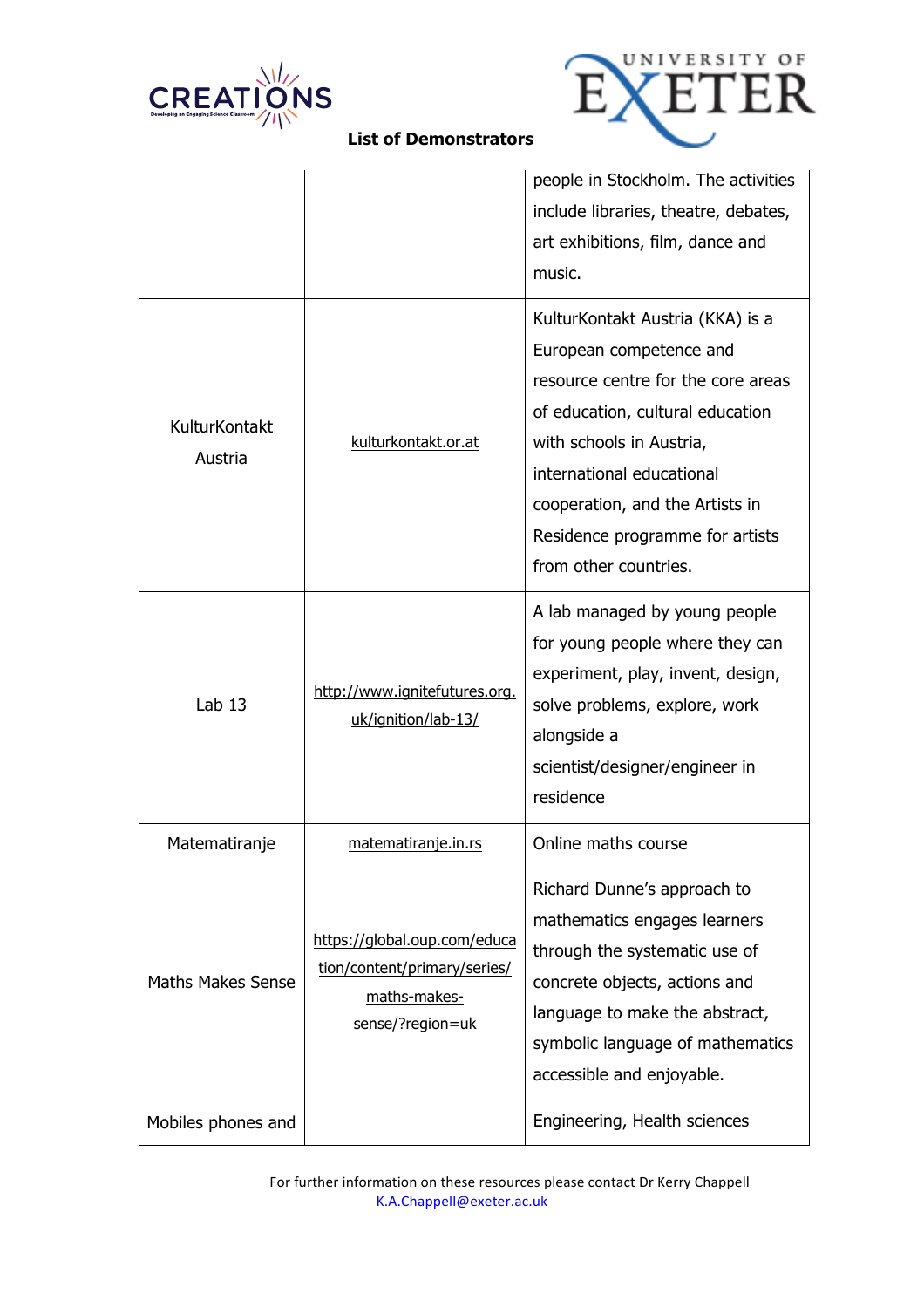



| radiation                                                 |                                                                                                                                                         |                                                                                                                                                                                                  |
|-----------------------------------------------------------|---------------------------------------------------------------------------------------------------------------------------------------------------------|--------------------------------------------------------------------------------------------------------------------------------------------------------------------------------------------------|
| My School Garden                                          |                                                                                                                                                         | Energy & Environmental Science,<br>Physics, Chemistry                                                                                                                                            |
| Paington Zoo                                              | http://www.paigntonzoo.org.<br>uk/about-us                                                                                                              | The Zoo was founded in 1923 by<br>Herbert Whitley                                                                                                                                                |
| <b>Phet Simulations</b>                                   | https://phet.colorado.edu                                                                                                                               | Interactive simulations for science<br>and math                                                                                                                                                  |
| <b>Physics Enchants</b><br>[organized annually<br>by GPS] | http://eef.gr/enimerosi/1018-<br>fisiki-mageyei.html                                                                                                    | Astroparticle Physics, Cosmology,<br>Materials Physics, Environmental<br>Science                                                                                                                 |
| Physics Kit<br>Resources for<br>teachers                  | http://ph.qmul.ac.uk/sites/de<br>fault/files/Engagement/SEPn<br>et_Lego%20teacher%20reso<br>urce_low%20res%20referenc<br>e%20PDF%20as%20spreads<br>.pdf | This guide is designed to help you<br>deliver the principles of particle<br>and nuclear physics through<br>engaging activities using Lego®<br>bricks.                                            |
| Pismeni Zadaci                                            | pismenizadaci.com                                                                                                                                       | Asseing knowledge of mathematics                                                                                                                                                                 |
| Potential difference<br>Theatre                           | http://potentialdifference.we<br>ebly.com/                                                                                                              | Potential Difference is a theatre<br>company with a passion for<br>creating new work that<br>communicates complex theoretical<br>ideas and their impact on the<br>world around us.               |
| Quantum art<br>project                                    | http://www.thequantumartpr<br>oject.com                                                                                                                 | Artist Dennis Duolee interprets<br>quantum physics on large canvases<br>in collaboration with Stockholm<br>University and Fysikum at<br>AlbaNova (Stockholm Center for<br>Physics, Astronomy and |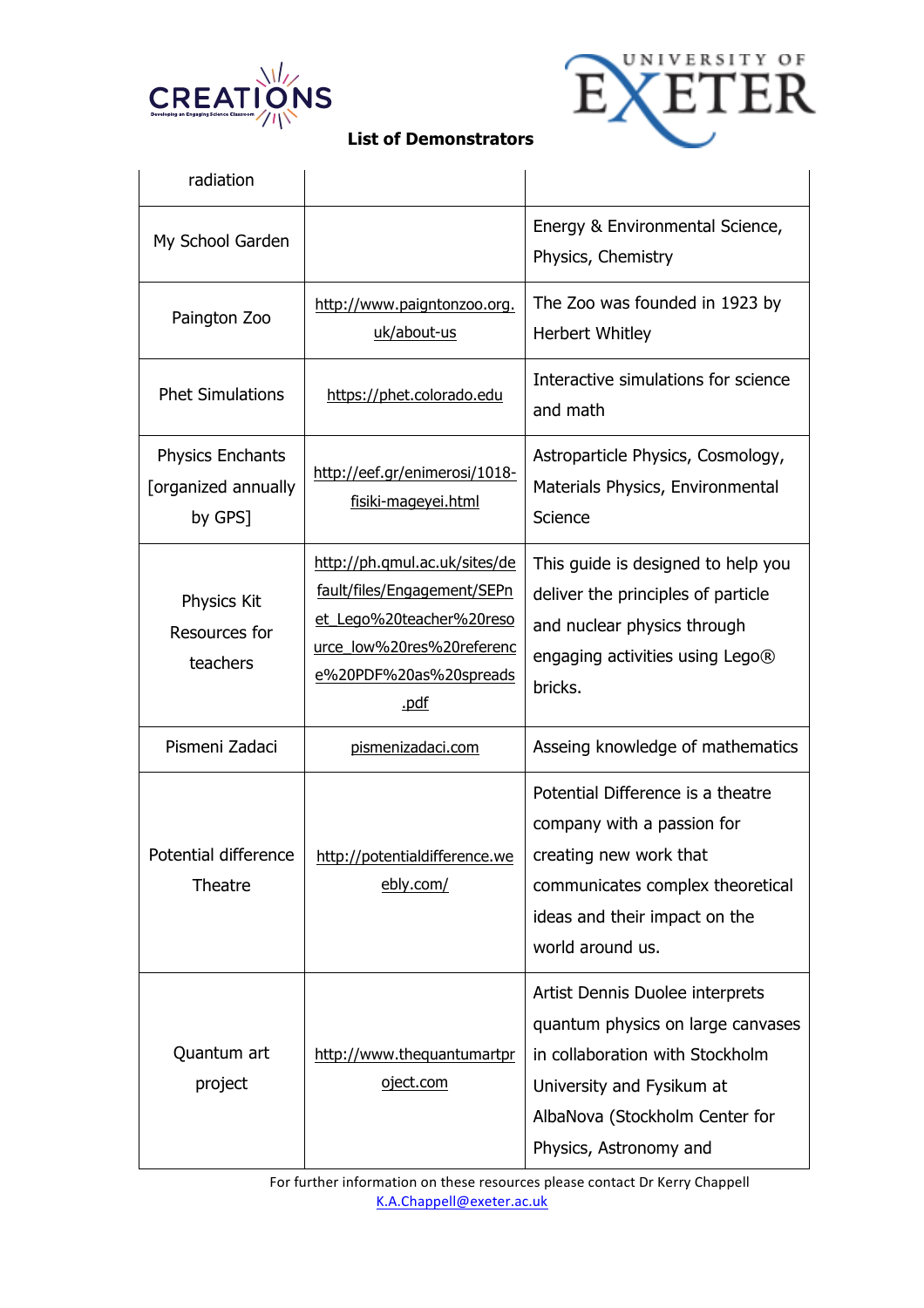



|                                                     |                                                                                                                                                               | Biotechnology), creating a platform<br>where art meets science.                                                                                                                                                                                                                                                                                         |
|-----------------------------------------------------|---------------------------------------------------------------------------------------------------------------------------------------------------------------|---------------------------------------------------------------------------------------------------------------------------------------------------------------------------------------------------------------------------------------------------------------------------------------------------------------------------------------------------------|
| Radoman<br>Cvetičanin                               |                                                                                                                                                               |                                                                                                                                                                                                                                                                                                                                                         |
| Rajak                                               | rajak.rs                                                                                                                                                      | Online maths courses                                                                                                                                                                                                                                                                                                                                    |
| <b>Rambert Dance</b><br>Company 'Constant<br>Speed' | http://www.rambert.org.uk/e<br>xplore/news-and-<br>blog/blog/dance-writer-<br>sanjoy-roy-is-asked-what-<br>contemporary-dance-has-in-<br>common-with-science/ | The Institute of Physics invited<br>Mark Baldwin to create a dance<br>tribute to Einstein                                                                                                                                                                                                                                                               |
| Schools Build-a-<br>Plane Challenge                 | http://aerosociety.com/Caree<br>rs-Education/buildaplane                                                                                                      | The SBAP-Challenge engages<br>school pupils in providing young<br>people in secondary schools to<br>gain hands - on experience of the<br>aircraft build process and the wider<br>STEM subjects to encourage them<br>in a career in the industry. - See<br>more at:<br>http://aerosociety.com/Careers-<br>Education/buildaplane#sthash.yjK<br>GZXFU.dpuf |
| Science<br>Choreography                             | http://sciencechoreography.<br>wesleyan.edu/about/project-<br>history/                                                                                        | A collaboration of the Wesleyan<br>Hughes Program in the Life<br>Sciences and the Liz Lerman Dance<br>Exchange                                                                                                                                                                                                                                          |
| Science made<br>simple                              | http://www.sciencemadesim<br>ple.co.uk/shows/busking                                                                                                          | Presenters use simple science<br>tricks to engage and excite small<br>groups of people as they move                                                                                                                                                                                                                                                     |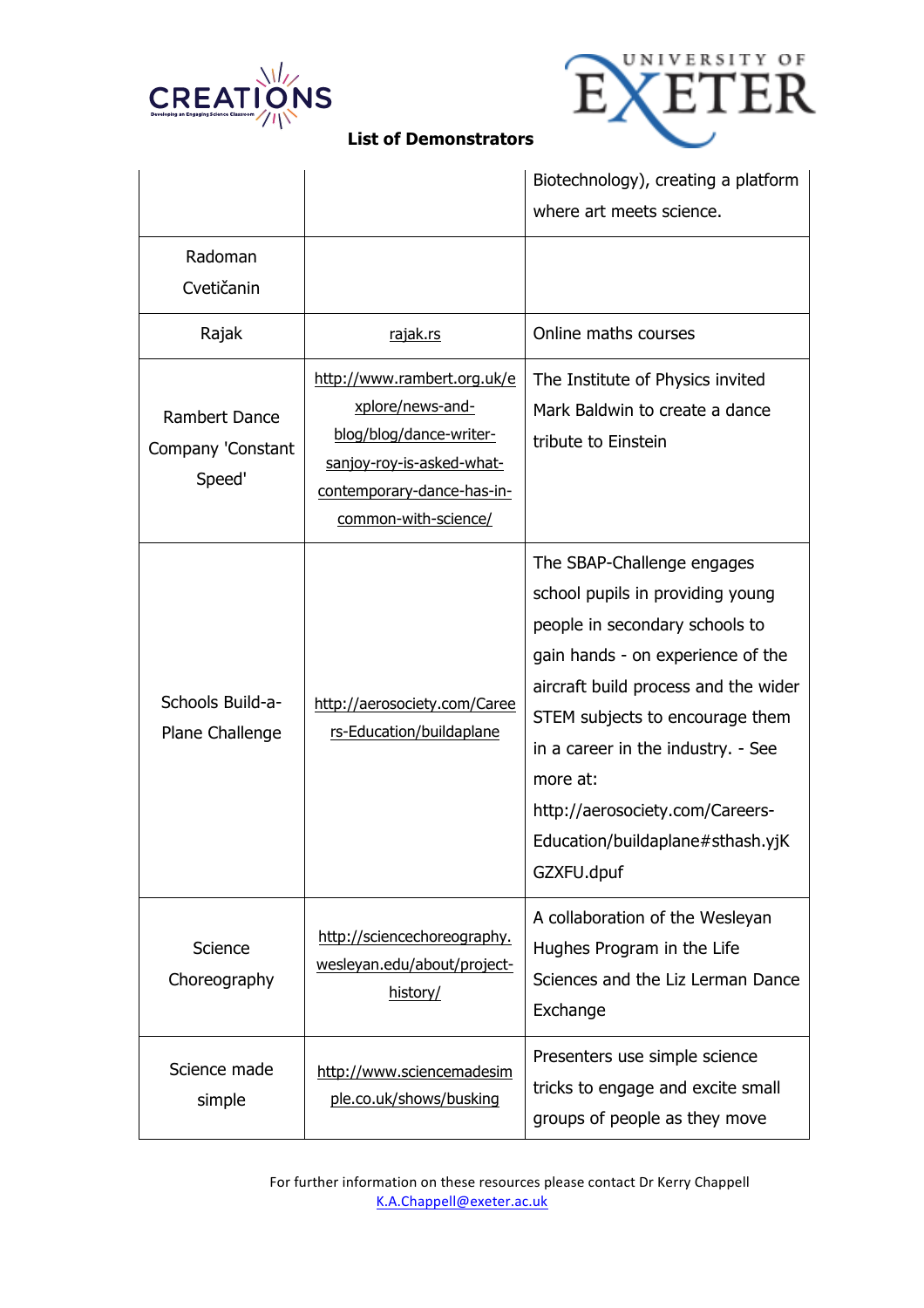



|                           |                                                              | throughout a festival venue                                                                                                                                                                                                               |
|---------------------------|--------------------------------------------------------------|-------------------------------------------------------------------------------------------------------------------------------------------------------------------------------------------------------------------------------------------|
| <b>Science Show Off</b>   | http://www.scienceshowoff.o<br><u>rg</u>                     | It's a chaotic open mic night for<br>scientists, science communicators,<br>science teachers, historians and<br>philosophers of science, students,<br>science popularisers and anyone<br>else with something to show off<br>about science. |
| Slavica Gajić             | mojainformatika.wordpress.c<br>om                            | Website dedicated to teaching<br>computer                                                                                                                                                                                                 |
| Slavica JurićMaja         |                                                              |                                                                                                                                                                                                                                           |
| Slobodan Kaličanin        | slobodankalicanin.weebly.co<br>m                             | This site is intended for my<br>students and colleagues, especially<br>young colleagues who are just<br>starting to deal with the teaching<br>profession.                                                                                 |
| Steiner Academy<br>Exeter | http://www.steineracademye<br>xeter.org.uk                   | Our vision is to provide diversity<br>and educational choice to the<br>people of Exeter within our all-<br>through Steiner school, educating<br>children from age 4 to 16                                                                 |
| <b>STEMfest</b>           | http://www.national-<br>aquarium.co.uk/learning/ste<br>mfest | STEMfest for schools theatre at the<br>aquarium is used for science<br>demonstrations                                                                                                                                                     |
| Stevan Jokić              | https://www.linkedin.com/in/<br>stevan-jokic-3aa8761a        | Researcher at Faculty of Technical<br>Sciences and DunavNET LTD, Novi<br>Sad, Serbia                                                                                                                                                      |
| Sudbury School            | https://en.wikipedia.org/wiki/                               | A Sudbury school is a type of                                                                                                                                                                                                             |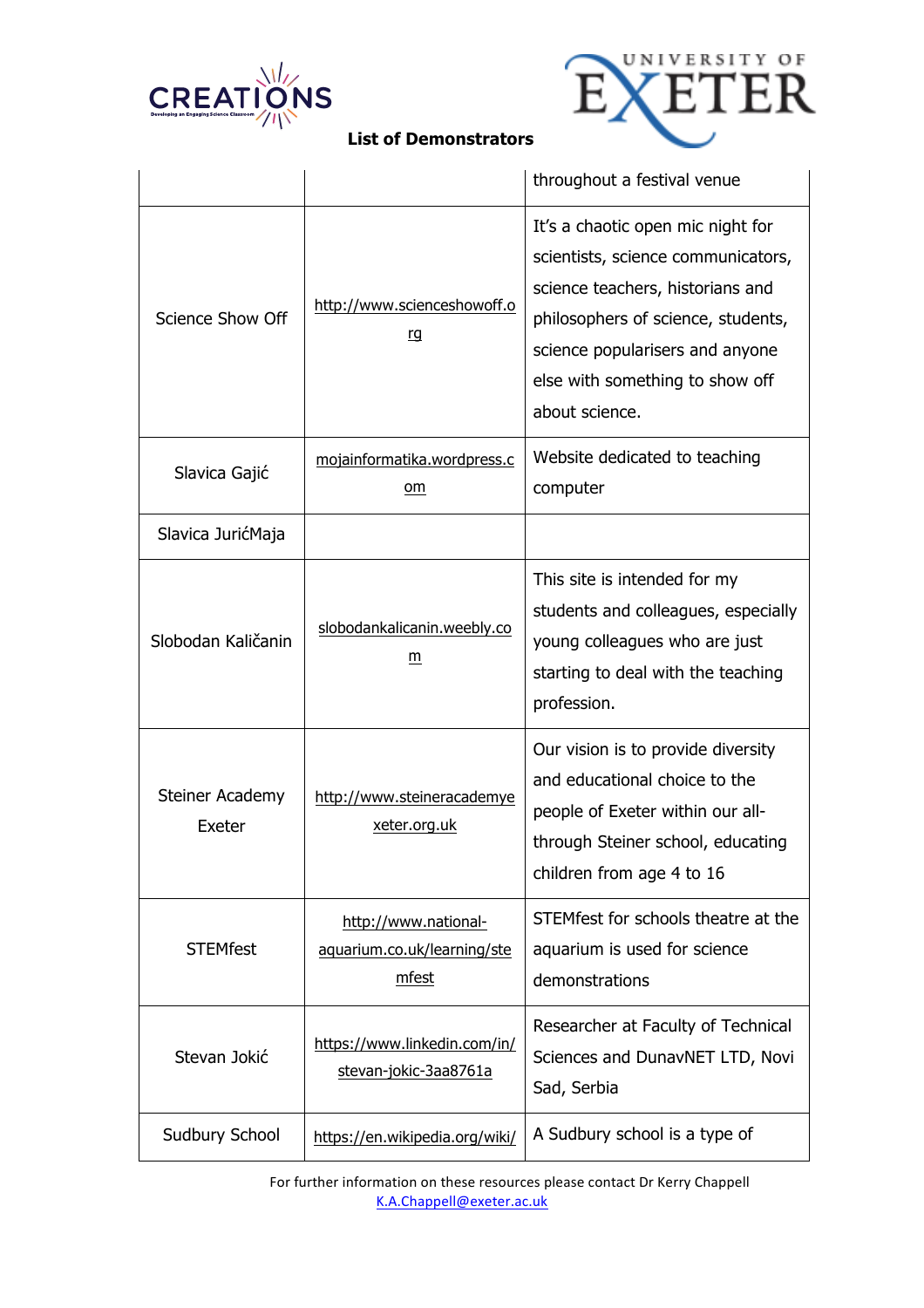



|                                 | Sudbury_school                                                                                     | school, usually for the K-12 age<br>range, where students have<br>complete responsibility for their<br>own education, and the school is<br>run by direct democracy in which<br>students and staff are equals                       |
|---------------------------------|----------------------------------------------------------------------------------------------------|------------------------------------------------------------------------------------------------------------------------------------------------------------------------------------------------------------------------------------|
| Tekniska Museet                 | http://www.tekniskamuseet.s<br>$\overline{\mathsf{e}}$                                             | Museum of Technology will<br>develop and convey knowledge<br>and experience of cultural heritage<br>and thus provide perspectives on<br>social development.                                                                        |
| The Arts Sdcience<br>Prize      | http://www.artscienceprize.o<br>rg/uk                                                              | The UK ArtScience Prize is a<br>programme through which<br>students develop innovative art<br>and design ideas informed by<br>concepts at the frontiers of modern<br>science.                                                      |
| The Wandering<br>Adventure Book | http://comeniusnevesjunior.b<br>logspot.gr/2009/06/wanderin<br>g-adventure-book-cover.html         | A Comenius project (2008-10) in<br>which students from all partner<br>schools in 6 countries wrote short<br>stories. Each chapter was written<br>by the Polish, Lithuanian,<br>Portuguese, Greek, Spanish and<br>Romanian students |
| The world of<br>particles       | http://www.birmingham.ac.u<br>k/schools/physics/outreach/M<br>iniParticlePhysicsWorkshops.<br>aspx | Mini Particle Physics Workshops for<br><b>Primary Schools</b>                                                                                                                                                                      |
| Theatre and<br>Experimental     |                                                                                                    | Physics and arts                                                                                                                                                                                                                   |